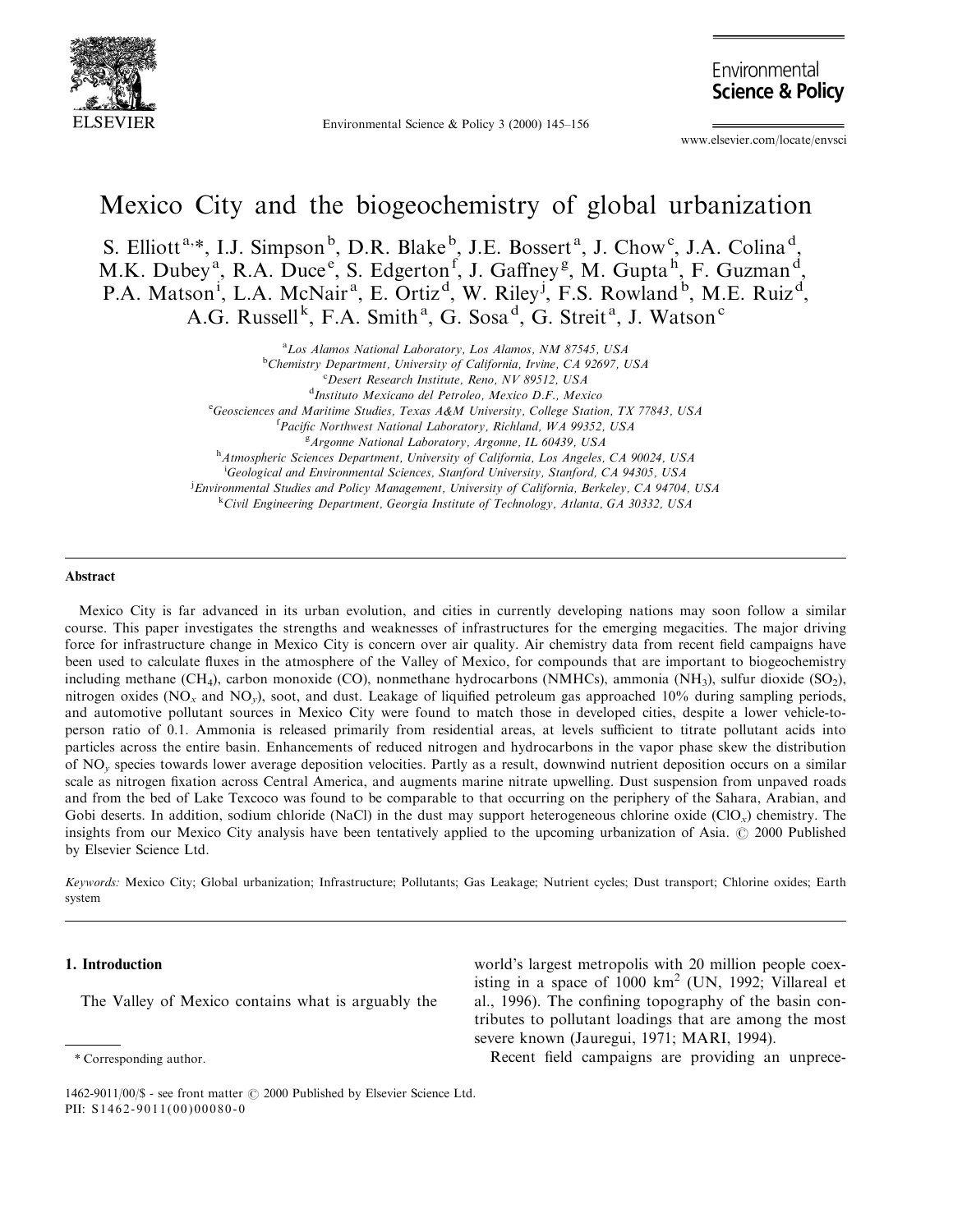dented characterization of the composition in the basin atmosphere (Doran et al., 1998; Edgerton et al., 1999). While Mexico City's air environment has been found to resemble peak smog years in cities of the Western United States (Seinfeld, 1989; Finlayson Pitts and Pitts, 1997), pollution extremes have been reached in the Valley of Mexico which may be more relevant to studies of `megaurban' zones of the developing world. Many new, large cities are expected to emerge across the globe in the near future. For example, whereas just 33% of Asia's population of 3 billion people currently live in urban areas, Organization for Economic Cooperation and Development (OECD) urbanization levels of  $75-80\%$  could be attained within two generations (UN, 1992, 1994).

In this work, we investigate Mexico City from a biogeochemical perspective, at a time when cities are becoming increasingly important within the earth system. Emission and ventilation rates are calculated for selected biogeochemically important species (hydrocarbons, carbon monoxide, sulfur dioxide, nitrogen compounds, and particulates) and the results are interpreted in terms of regional to global biogeochemical cycling. Strengths and weaknesses of the megainfrastructure are assessed, and the results are tentatively applied to the industrialization of Asia.

## 2. Data base and manipulations

Mexico City air quality has been studied in depth by individual groups at both US and Mexican universities and atmospheric science institutions (e.g. Nickerson et al., 1992; Miranda et al., 1994; Blake and Rowland, 1995, Riveros et al., 1995; Vega et al., 1995). Several recent research campaigns in Mexico City have emphasized the coupling of complex meteorological and chemical phenomena (MARI, 1994; Doran et al., 1998; Edgerton et al., 1999). Here, we summarize chemical and meteorological results from the recent campaigns together with our estimates of the burdens, emission rates, and ventilation rates of the key chemical species in the Valley of Mexico. Measurements from the latest international campaign in March, 1997, have been supplemented by results from (1) a standard air quality monitoring system (UN, 1992; Goddard, 1996), (2) earlier measurement intensives (MARI, 1994), and (3) the work of individual Mexican and international atmospheric science groups. The key chemical and meteorological parameters were then manipulated to yield mass fluxes through the Valley system. The analysis reported here has been restricted to the winter-spring season when the data are most abundant.

The data used to generate surface emission and ventilation rates in the Valley of Mexico are given in Table 1. The `remote concentrations' were drawn from

the literature (e.g. Penner et al., 1991, 1994; Jaffe, 1992; Schlesinger and Hartley, 1992; Benkovitz et al., 1994; Prather et al., 1995; Tegen and Fung, 1995) and are estimates of background concentrations in the local region. The 'urban concentrations' are averages for the mid-afternoon, from samples that were taken over the built-up area of the city. The chemical removal of the gas phase species (`chemistry time constant') was estimated using rate constants from standard tabulations (Atkinson and Lloyd, 1984; Demore et al., 1990). For the reaction rate calculations, concentrations of the chief oxidants were fixed at rough values that have been observed and modeled for daytime polluted atmospheres  $(O_3=100 \text{ ppbv}; \text{OH}=10^7$ radicals  $cm^{-3}$ ). The 'scale heights' are those for eddy removal within an analytical one-dimensional framework (Elliott et al., 1997a). Concentrations at the 2 km height ('2 km conc') were constructed from the scale heights, from full photochemical modeling (MARI, 1994; Elliott et al., 1998) and from aircraft measurements (Nickerson et al., 1992; MARI, 1994; Vidal and Raga, 1998). For the short-lived species  $(NO_x)$ , horizontal distributions across the Valley  $(°\% \noverline{\ } \noverline{\ } \noverline{\ } \noverline{\ } )$ were estimated from surface wind speeds and the chemical loss rate. The percent areal coverage for all the longer-lived species is 100% (Table 1). The `transport time constant' is the residence time for air in the Valley; its value of  $0.75$  d was derived by applying first order decay kinetics to the Lagrangian parcel export experiments of Fast and Zhong (1998). The overall rate of species removal (tons  $d^{-1}$ ) is considered to be a diurnal average of (1) the sum of chemical and meteorological processing during the daytime photoperiod, and (2) transport loss alone at night. The removal time constant (`average time constant') is simply the reciprocal of the average diurnal rate constant. Fractional ventilation from the basin ( $\frac{6}{6}$  vented'  $\div$  100) was characterized as the meteorological removal rate divided by the total loss for each species.

Burdens of the individual substances were computed by treating the Valley of Mexico as a  $50 \times 50 \times 2$  km vessel containing 750 mb pressure. The concentration of each substance was assumed to decrease linearly with height in the enclosure, unless the scale height for the species was less than 2 km (see Table 1). The 2 km basin depth was determined by the height of a chimney effect blocking upper level flow over the surrounding ridgetops during the daytime (Bossert, 1997). At night, purging can occur down to the average ridge altitude of about 1 km AGL. Valley-wide ventilation and chemical loss rates were calculated from the burden and generalized removal constants for each species. Top down emissions are those required to balance the Valley-wide ventilation and chemical loss. Bottom up emissions are estimated from the accumulation of each species under the low nocturnal to morning inversion,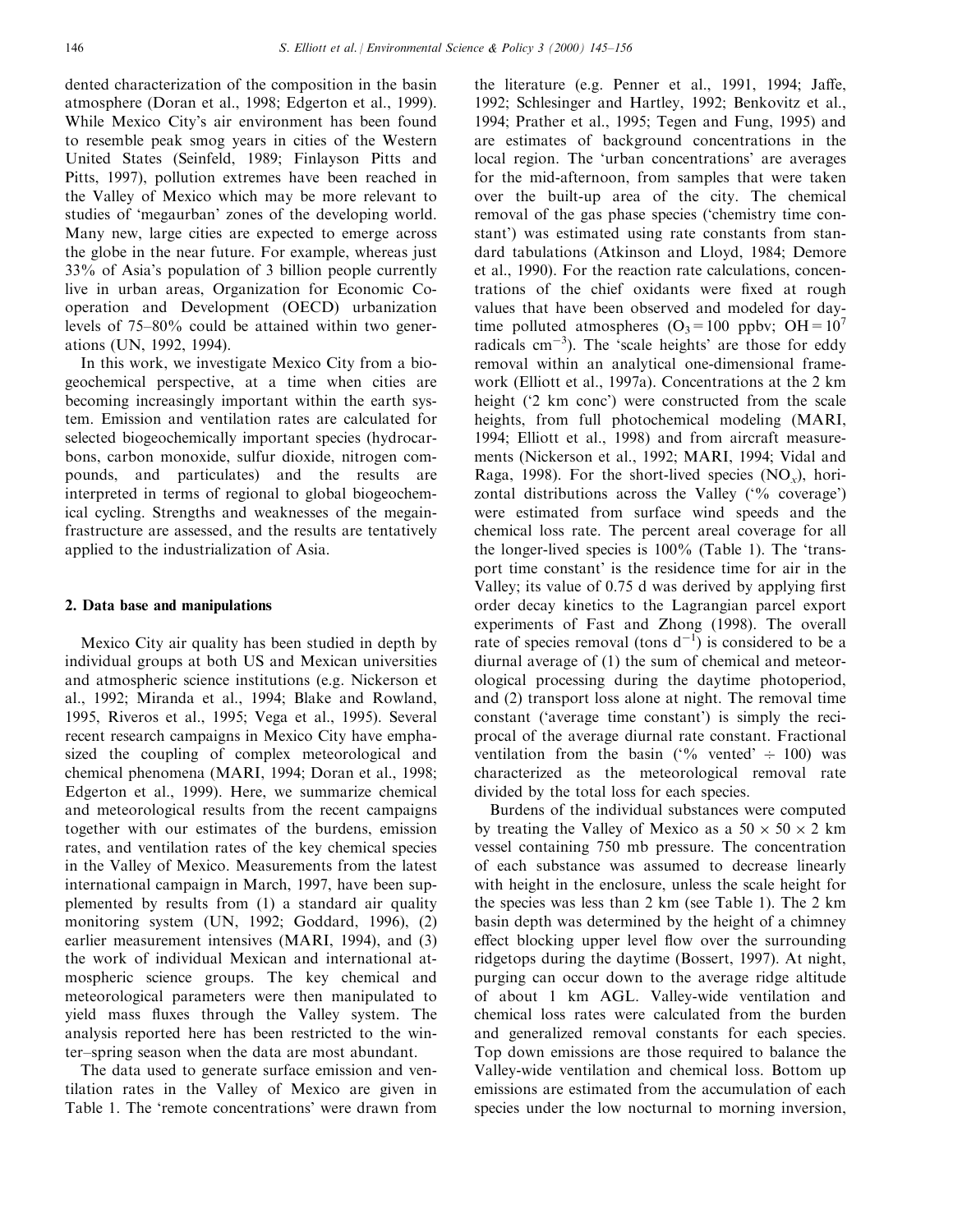but only when the time resolution of the data is sufficient. The inversion altitude was set at 200 m AGL (MARI, 1994; Elliott et al., 1997a).

The calculated emissions compared favorably with Mexican and international tabulations (PICCA, 1990; TUV, 1992; MARI, 1994), although the discrepancy between the bottom up and top down fluxes was a factor of two in either direction. The error in the downwind deposition calculations includes error propagation and is therefore larger. We note that the averaged concentrations, burdens, and ventilation rates presented here have been constructed very indirectly, and that the chemical transformations and flow within the Valley have been handled using only first order kinetics and simple transport models. Because the analysis was based on data primarily from surface measurements, our interpretations of Mexico City air chemistry could be significantly improved in future studies by placing more emphasis on aircraft platforms and on regional chemistry/aerosol transport modeling. In addition, geostationary satellites will soon provide 10 km resolution for several components of urban effluent (Fishman, 1991).

#### 3. Local air chemistry

The ozone and particulate levels that were measured in Mexico City are comparable to values from the inland Los Angeles area during the peak years of the 1970s. For example, Stage 1 ozone episodes  $(O_3)$ exceeding 200 ppbv over a 1-h averaging period) were customary for many dozens of days per year in the Los Angeles of the 1970s, over much of its basin area (NRC, 1991). On heavy smog days in Los Angeles,

total suspended particulate (TSP) aerosol masses greater than 100  $\mu$ g m<sup>-3</sup> were often measured. In March 1997,  $O_3$  exceeded 150 ppb over most of the urban area in the Valley of Mexico on half of the sampling days, and particulate matter of less than 2.5  $\mu$ m (PM-2.5) averaged 40  $\mu$ g m<sup>-3</sup> overall.

By analogy with megaurban zones of the developed world (see Sillman et al., 1990a,b; Russell and Odman, 1993), we expect that the Mexico City effluent will be augmented by neighboring plumes. In particular, Puebla, Toluca, and Cuernavaca are nearby cities of population greater than 1 million. In air exchanging with upper levels at the 2 km chimney height, the concentrations of reactive escaping photochemicals such as NMHCs,  $NO<sub>v</sub>$ ,  $O<sub>3</sub>$  and sulfur oxides  $(SO<sub>x</sub>)$  were found to be orders of magnitude greater than trosphospheric background levels (Table 1). For example, at the transition to geostrophic winds,  $O_3$  approached 300 ppb on winter afternoons (MARI, 1994; Vidal and Raga, 1998). Within the basin, NMHC losses balance  $O_3$ production at the usual yields with a  $NO<sub>x</sub>$  efficiency of 5±10 (Liu et al., 1987; NRC, 1991; Jacob et al., 1993a,b). Volatile organics remaining in the air carry ppm-level potential ozone production capacity. Nitrogen oxides and  $SO_2$  also have well-established effects on oxidant and cloud condensation nucleus (CCN) fields as they dilute into remote air masses (Liu et al., 1987; Crutzen, 1988; Benkovitz et al., 1994; Schwartz and Andreae, 1996). An upper limit  $O_3$  flux of 5000 tons  $d^{-1}$  was established over the photoperiod, for the eddy ventilation piston velocity of 10 cm  $s^{-1}$  and over the  $50 \times 50$  km area. Indeed, the O<sub>3</sub> emanating directly from the Valley of Mexico adds 30–50 Dobsons to the tropospheric column density, and the high levels of  $O<sub>3</sub>$ 

Table 1

For selected substances within the Valley of Mexico atmosphere: concentrations ('conc.', ppb for individual gases, ppbC for NMHC,  $\mu$ g m<sup>-3</sup> for fine particles), removal time constants ( $\tau$ , days), scale distances (km), areal coverages (%), ventilation fractions (%), burdens (tons for individual gases and for particles in the fine mode, tons C for NMHC, tons NO for NO<sub>x</sub>, tons N for NO<sub>y</sub>) and fluxes (tons day<sup>-1</sup>). The methane burden is effective over background

| CO<br>100 | $C_3H_8$     | <b>NMHC</b>    | NH <sub>3</sub> | SO <sub>2</sub> | $NO_{r}$ | $NO_{v}$ | Soot  | Dust  |
|-----------|--------------|----------------|-----------------|-----------------|----------|----------|-------|-------|
|           |              |                |                 |                 |          |          |       |       |
|           |              | 30             | 0.01            | $\leq 1$        | $\leq 1$ | $\leq$ 1 | 0.1   | 0.1   |
| 3000      | 25           | 700            | 20              | 50              | 75       | 100      |       |       |
| >10       | 1.0          | 0.4            | 10              | 1.0             | 0.1      | long     | long  | long  |
| >10       | 3            | $\overline{2}$ | 10              | 3               |          | large    | large | large |
| 1000      | 8            | 250            | $\overline{7}$  | 16              |          | 35       | 1.5   | 1.5   |
| 100       | 100          | 100            | 100             | 100             | 50       | 100      | 100   | 100   |
| 0.75      | 0.75         | 0.75           | 0.75            | 0.75            | 0.75     | 0.75     | 0.75  | 0.75  |
| 0.75      | 0.55         | 0.39           | 0.75            | 0.55            | 0.16     | 0.75     | 0.75  | 0.75  |
| 100       | 73           | 51             | 100             | 73              | 20       | 100      | 100   | 100   |
| 10,000    | 120          | 1000           | 40              | 350             | 90       | 175      | 15    | 15    |
| 11,000    | 130          | 1500           |                 | 300             | 300      | 230      |       |       |
| 13,000    | 220          | 2500           | 50              | 650             | 600      | 230      | 20    | 20    |
| 11,000    | 100          | 750            |                 | 220             | 60       | 230      |       |       |
| 13,000    | 160          | 1250           | 50              | 475             | 120      | 230      | 20    | 20    |
|           | 0.75<br>0.75 | 0.2            |                 |                 |          |          |       |       |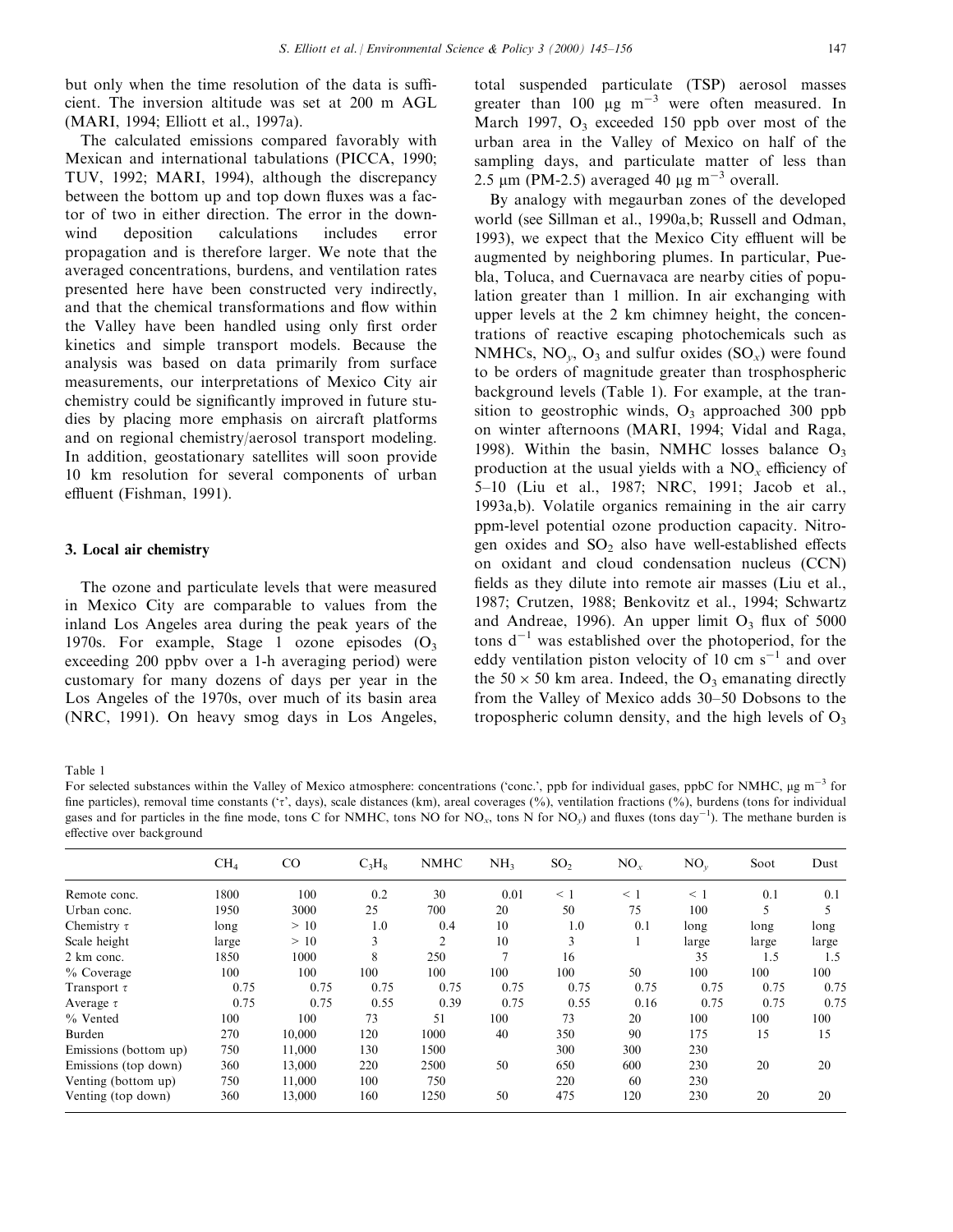may be detectable in the Total Ozone Mapping Spectrometer (TOMS) data stream.

Extrema in the Mexico City measurements suggest that nonstandard oxidation and removal mechanisms exist for species including NMHCs, peroxyacetyl nitrate (PAN), NH<sub>3</sub>, nitrates, particulates, and  $ClO_x$ . Half of the NMHCs emitted within the basin are also degraded there, because of the combination of high oxidant concentrations with a relatively long threequarter day residence time for air in the Valley of Mexico. In this special, relative sense Mexico City is cleaner than counterparts such as Los Angeles, which ventilates in half a day. The local air in Mexico City is nonetheless rich in hydrocarbons. Total organic matter in the gas phase was found to average nearly 1 ppmC through the urban zone, with a morning maximum of 4 ppmC at many sites (Fig. 1). In addition, the concentrations of organic nitrates (which are hydrocarbon oxidation products) are enhanced by kinetic and mass action effects.

Total ammonia emissions within the Valley of Mexico (Table 1) appear to be comparable to those of greater Los Angeles of the 1970s, despite a different source distribution for the two cities. In Southern California, half of the airborne reduced nitrogen is volatilized from feedlots, with a few percent from domestic animals (Cass et al., 1982; Russell et al., 1983). By contrast, the two fractions are reversed in the Valley

of Mexico, and domestic animals rather than feedlots make a larger contribution to  $NH<sub>3</sub>$  volatilization.

The latest  $NH<sub>3</sub>$  inventories in the Valley attribute 75% of the emissions to dogs, cats, and rats in residential areas, together with partially treated human waste (Osnaya Ruiz, 1998). Because human and domestic animal inputs dominate the  $NH<sub>3</sub>$  emissions, the source of ammonia is necessarily connected with areas of intense human activity. The baseline of  $NH<sub>3</sub>$  lies at 20 ppb across the urban zone (Table 1), and falls off only slowly towards the foothills. The concentration of  $NH<sub>3</sub>$  is sufficient to titrate photochemically generated acids ubiquitously into fine mode (PM-2.5) aerosols (Russell et al., 1983, 1985, 1993).

Taken together, the NMHCs and NH<sub>3</sub> shift the odd nitrogen  $(NO_y)$  from a traditional nitric acid  $(HNO_3)$ reservoir towards species that deposit more slowly, including fine particles and PAN (McRae and Russell, 1984; Russell et al., 1985, 1993). Peroxyacetyl nitrate concentrations regularly reached 30 ppb on the grounds of the Mexican Petroleum Institute, located in the north-center of the city (Fig. 2). PAN has exhibited rapid afternoon declines in Mexico City that may be heterogeneous in nature and may rely on surfactant coatings (Ravishankara, 1997). Such surface chemistry would return carbon and nitrogen to aerosol accessibility. Nitrates also withhold carbon from the secondary



Fig. 1. Total nonmethane hydrocarbon (NMHC) as a volatile organic carbon mixing ratio, at a downtown site in Mexico City (La Merced) during the spring 1997 intensive.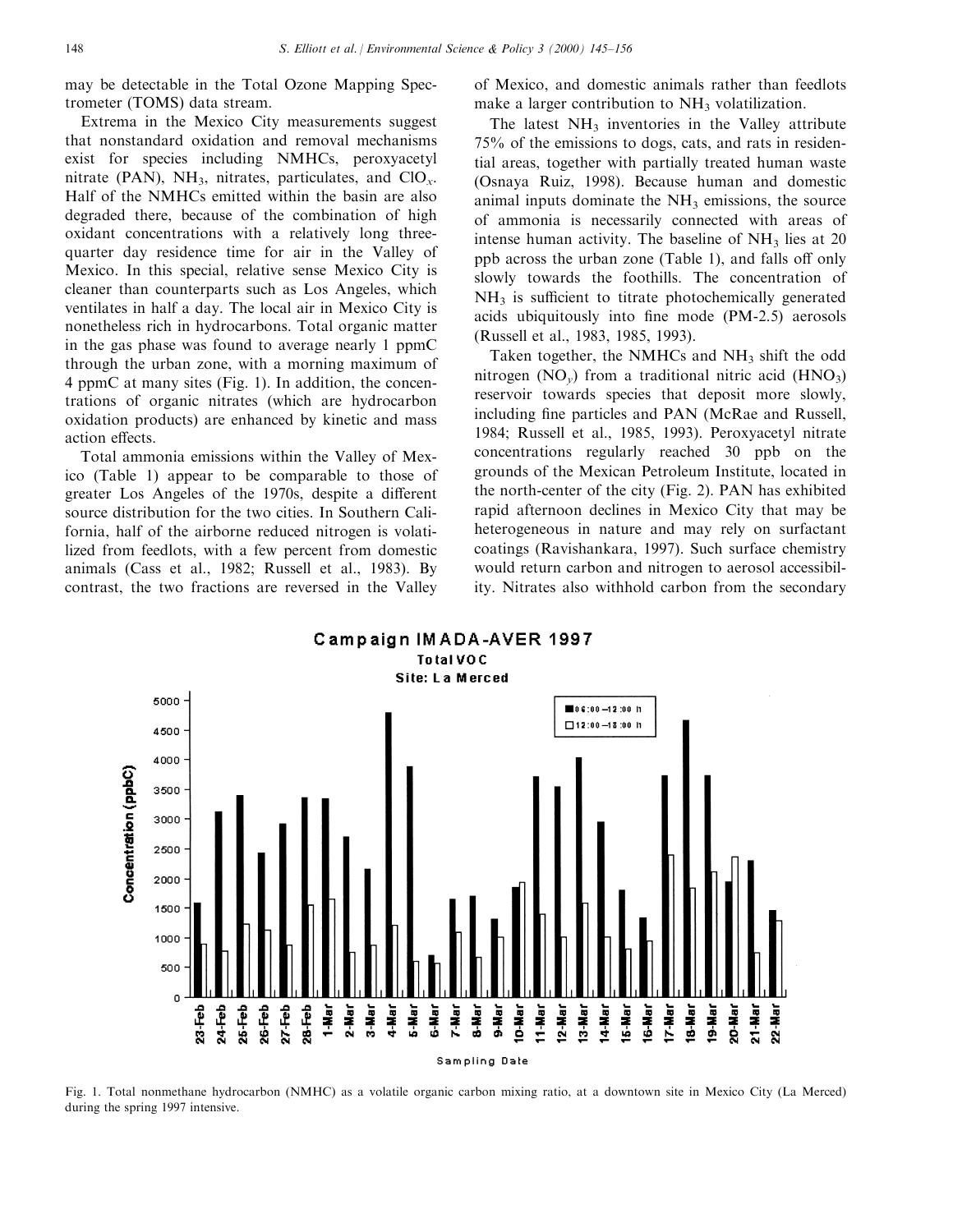organic aerosol, which accounts for one third of the fine mass aerosol.

In Mexico City, PM-10 contains a high concentration of chloride, ranging from 1 to 10  $\mu$ g m<sup>-3</sup> in the Xalostoc and Nezahualcoyotl neighborhoods (Fig. 3). The bed of Lake Texcoco has tentatively been identified as the chloride source. Dry sediment covers much of the eastern half of the Valley of Mexico, as a result of hydrological reengineering during centuries of European rule (Ezcurra, 1991). At night,  $NO<sub>x</sub>$  reacts with NaCI to give photosensitive  $CINO<sub>2</sub>$ , and ultimately  $ClO<sub>x</sub>$  (Finlayson Pitts, 1993; Abbatt and Waschewsky, 1998). By contrast with marine environments, however, the Mexican chlorine chemistry will not be nitrogen limited.

## 4. Biogeochemical considerations

Several of the substances we have investigated couple major biogeochemical cycles to the Mexico City infrastructure. The cycling of substances within Mexico City has been studied often, but has not been interpreted from a biogeochemical perspective. Here, we use urban air measurements to quantify the release of

pollutants from the Valley of Mexico and to investigate their influence on regional and global biogeochemical cycling.

Methane  $(CH_4)$  is a prime example of a species whose release from Mexico City can influence larger scale biogeochemical cycles. Methane is a strong greenhouse gas and it regulates the tropospheric oxidizing capacity (Cicerone and Oremland, 1988; Crutzen, 1988). The  $CH<sub>4</sub>$  that is emitted into the atmosphere of Mexico City is exported to the free troposphere. The metropolis of Mexico City consumes approximately 500 PJ of energy per year, of which 20% is derived from natural gas (UN, 1992; Villareal et al., 1996). Usage is 5000 metric tons of  $CH_4$  per day. If the average of the top down and bottom up emission estimates in Table 1 were entirely attributable to losses from the natural gas infrastructure, the leak rate would be 10%. The figure constitutes an upper limit because the local source distribution of CH<sub>4</sub> (including contributions from landfills, sewers and automobiles) has yet to be determined. It is nevertheless of interest to contrast the leak rate with loss estimates of  $CH<sub>4</sub>$  along its global industrial life cycle. Leakage for overall gas production is only  $1\%$  from venting and flaring at extraction sites, and  $0.1-0.3\%$  along most pipelines (Muller, 1992).





Fig. 2. Peroxyacetyl nitrate (PAN) mixing ratios at the Mexican Petroleum Institute, during the spring 1997 intensive.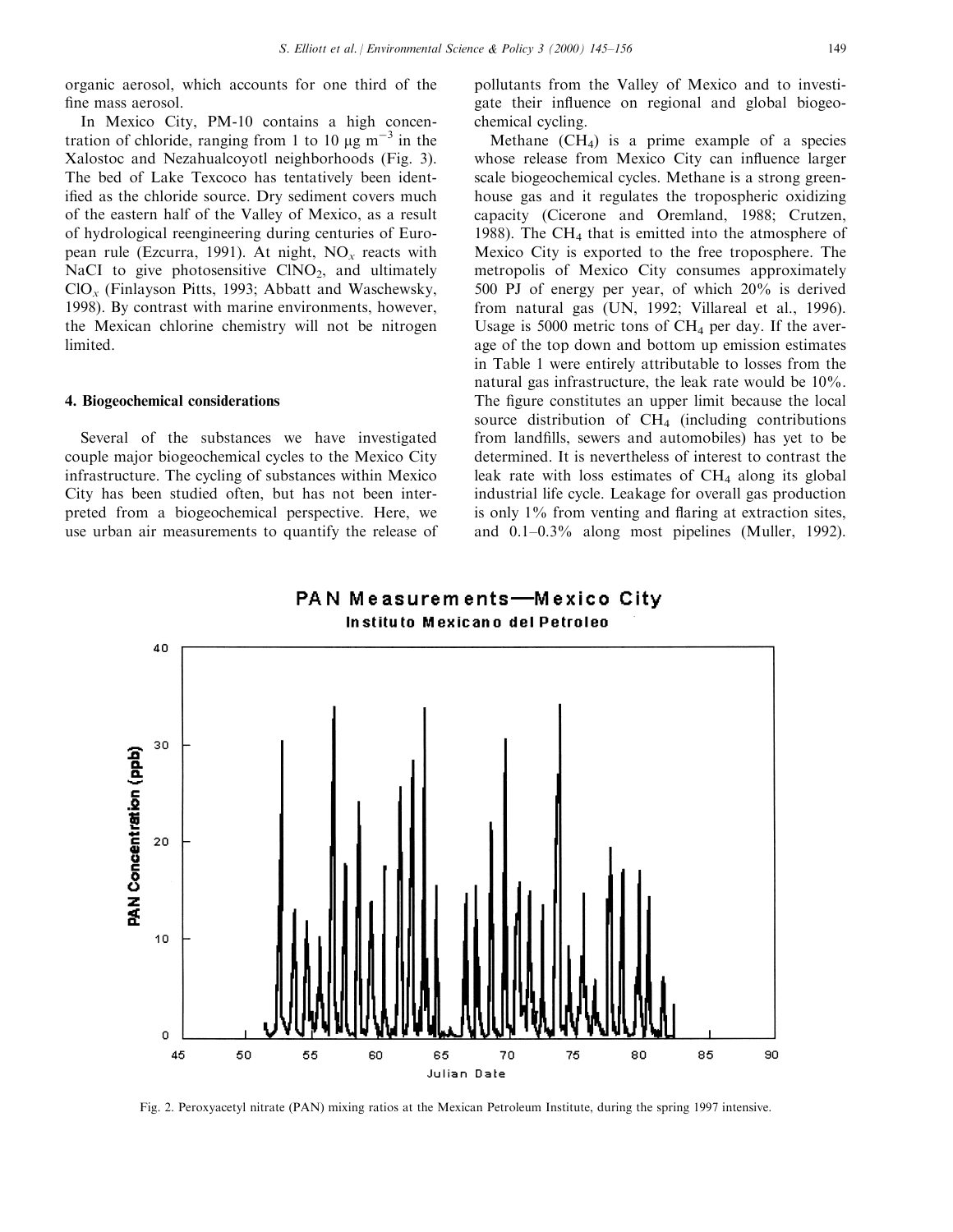Only in former Eastern Block countries are the percentage loss figures believed to approach double digits. Direct human inputs of  $CH<sub>4</sub>$  associated with the natural gas industry  $(50 \text{ Mton yr}^{-1})$  represent about a tenth of the world sources of 500 Mton  $yr^{-1}$  (Khalil and Rasmussen, 1983; Cicerone and Oremland, 1988). Losses from megacities that rely heavily upon natural gas thus have the potential to add significantly to the planet's  $CH<sub>4</sub>$  inventory.

The various governments administering Mexico City have emphasized the implementation of lique fied petroleum gas (LPG) systems in residential areas (MARI, 1994; Blake and Rowland, 1995; Villareal et al., 1996). LPG was deemed a safe domestic fuel because it can be transported by truck through the earthquake prone

basin. The Mexican LPG is half butane (iso and normal;  $C_4H_{10}$ ) and half propane  $(C_3H_8)$  by moles (Blake and Rowland, 1995). LPG comprises another 20% of energy use in Mexico City, with 5400 metric tons consumed daily. Source profiling demonstrates that LPG is the dominant propane source. By contrast, automobiles make only small contributions to the concentrations of  $C_3-C_4$  alkanes. The propane emissions (Table 1) indicate that the liquefied gases show a substantial leakage which is consistent with handling losses of almost 10%. However, because photochemistry in the Valley of Mexico is  $NO<sub>x</sub>$ -limited rather than hydrocarbon limited, minimizing the leakage of hydrocarbons from LPG will have only a minimal effect on local  $O_3$  levels.



Fig. 3. Particulate matter (PM-10 and PM-2.5) composition in the Mexico City area for spring, 1997. The site codes are Tlalnepantla (TLA), Xalostoc (XAL), La Merced (MER), Nezahualcoyotl (NEZ), Cerro de Estrella (CES) and Pedregal (PED).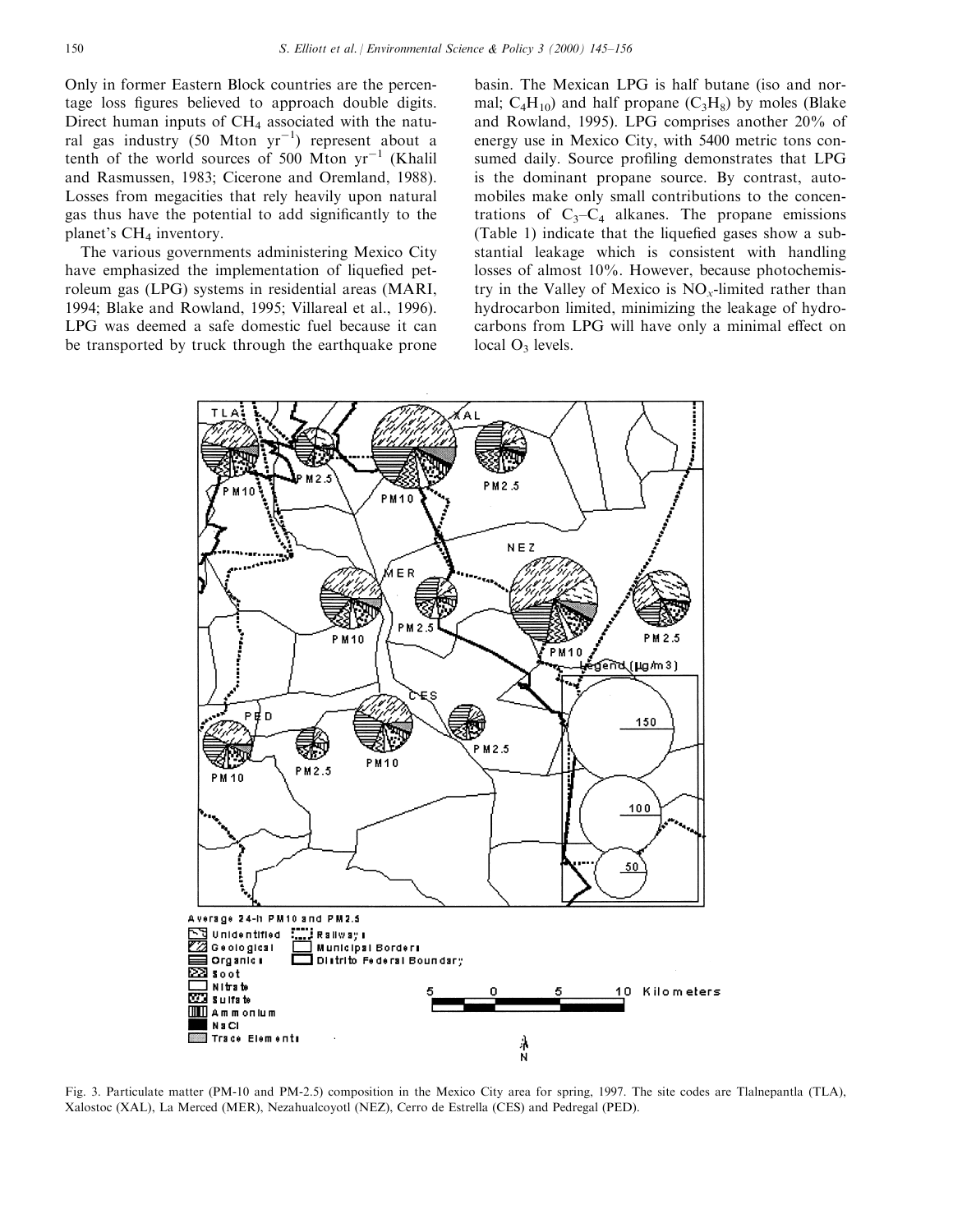Carbon monoxide,  $NO_x$ , and a subset of the NMHCs are among the gas phase vehicular pollutants with biogeochemical significance. As with  $O_3$  and aerosols, the concentrations of CO,  $NO_x$  and NMHCs in Mexico City resemble those from peak pollution years in Los Angeles. The similarity may be crudely explained by two factors: the population density of Mexico City is several times that of Los Angeles, while the auto-to-person ratio is correspondingly lower (UN, 1992; MARI, 1994). Low incomes and efficient public transportation are continuing to keep the auto-to-person ratio low.

The global nitrogen cycle is second only to the carbon cycle in terms of influence on the climate (Jaffe, 1992). Here, we consider Mexico City in terms of its contribution toward nutrient transport to ecosystems throughout the region. In Los Angeles, nitrogen deposition is attributable mainly to  $HNO<sub>3</sub>$  (McRae and Russell, 1984; Russell et al., 1985). By contrast, the depositional depletion of airborne nitrogen is expected to be less in the Valley of Mexico than in Los Angeles. This is partially because of reaction of nitric acid with an ample supply of  $NH<sub>3</sub>$  to create ammonium nitrate aerosol. Unlike HNO<sub>3</sub>, ammonium nitrate does not readily deposit and thereby enables nitrogen to be transported out of the Valley of Mexico. The gas phase organic nitrates also sequester nitrogen atoms.

Ammonia injections into the Mexico basin are traceable to the local food supply. Emissions and venting (50 metric tons  $d^{-1}$ ; Table 1) are roughly comparable to NH3 losses from fertilizer application in the agricultural region associated with Mexico City (Schlesinger and Hartley, 1992; Matson et al., 1997, 1998). Because local and international agronomists are working to cut production costs by maximizing fertilizer use efficiency during intensive wheat farming in the central and northern portions of the country (Matson et al., 1998), the urban volatilization pathway will increase in relative magnitude. The urban waste treatment infrastructure in Mexico City appears to lie in between developed and rural analogs in its effectiveness. For example, waste treatment in Mexico is less effective than in US cities, but  $NH_3$  fluxes are nevertheless low compared to the emissions from rural areas (Dentener and Crutzen, 1994).

Oxidized nitrogen emissions from Mexico City figure quite differently from ammonia/reduced nitrogen in regional to global budgets. Even at the low urban vehicle-to-person ratio in Mexico City, the per capita release of  $NO<sub>v</sub>$  surpasses the global average (Jaffe, 1992; Prather et al., 1995). The  $NO<sub>v</sub>$  concentration in the basin ventilate  $(2 \text{ km height})$  is five times higher than that of  $NH<sub>3</sub>$  (Table 1). During the daytime, the  $NO<sub>v</sub>$  concentration is about 35 ppby at the transition into the upper level flow. The mobilization of nitrogen in Mexico City is thus leading to significant export

from the Valley. Nearby cities also contribute to a plume of urban effluent which is perhaps 100 km in breadth and dilutes slowly in the horizontal (Gifford, 1982). Given standard tropospheric eddy diffusivities (Thompson and Cicerone, 1982; Liu et al., 1984), 20 ppb of  $NO<sub>v</sub>$  may contact the surface downwind. At a generalized deposition velocity of 1 cm  $s^{-1}$  (McRae and Russell, 1984),  $5 \times 10^{11}$  N atoms cm<sup>-2</sup> s<sup>-1</sup> could enter regional soils. By contrast, nitrogen fixation in central Mexico is on the order of  $1 \times 10^{11}$  N atoms  $\text{cm}^{-2}$  s<sup>-1</sup> (Schlesinger, 1997), and the sum of background  $NH_3$  and  $NO<sub>v</sub>$  deposition is similar (Penner et al., 1991; Schlesinger and Hartley, 1992; Dentener and Crutzen, 1994). Our simple analysis of the Mexico City plume chemistry suggests that it is likely to alter regional soil nitrogen cycling. The impact of  $NO<sub>v</sub>$  on regional soil chemistry will become increasingly important in the future if the vehicle-to-person ratio in Mexico City increases.

The marine effects of Valley ventilation are difficult to gauge because of the intervening overland distance between Mexico City and the ocean. The Caribbean Sea behaves oligotrophically (Berger and Wefer, 1991), and at oceanic Redfield ratios (Redfield, 1963; Takahashi et al., 1985)  $1 \times 10^{11}$  new N cm<sup>-2</sup> s<sup>-1</sup> enter the euphotic zone from deeper waters below. The plume emanating from the urban highlands of Mexico could well augment the input of nitrogen into the Caribbean. The Gulf of Mexico is five times more productive than the Caribbean (Berger and Wefer, 1991), and it often lies along the dispersion trajectory from Mexico City (Bossert, 1997). As a result, nitrogen emissions from the Valley of Mexico may also impact the Gulf of Mexico.

Primary aerosol has been inventoried only for the fine mode  $(PM-2.5)$  in Table 1, in order to facilitate comparisons with the ammonium salts and organics. For dust, the PM-10 mass concentration is 5 times higher than the fine mode dust value that is shown in Table 1. A mode radius of 4  $\mu$ m is applicable for PM-10 dust (Tegen and Fung, 1995), and sedimentation is minimal. The PM-10 dust may be considered inert within the basin, and an emission of 0.015 kg  $m^{-2}$  $yr^{-1}$  is calculated. This emission rate is comparable to (1) natural suspension from the Mexican plateau, (2) contributions from local land use change, and (3) peripheral suspension from the belt of dry soils running from the Sahara through the Middle East to Central Asia (Penner et al., 1994; Tegen and Fung, 1995). In Mexico City, the source of the PM-10 dust may be purely mechanical as a result of urbanization. New neighborhoods regularly arise in the form of squatter communities lacking in government-sponsored roads or sanitation (Frieden, 1965; Varley, 1987). Throughways in Xalostoc and Nezahualcoyotl have remained unpaved as township populations move into the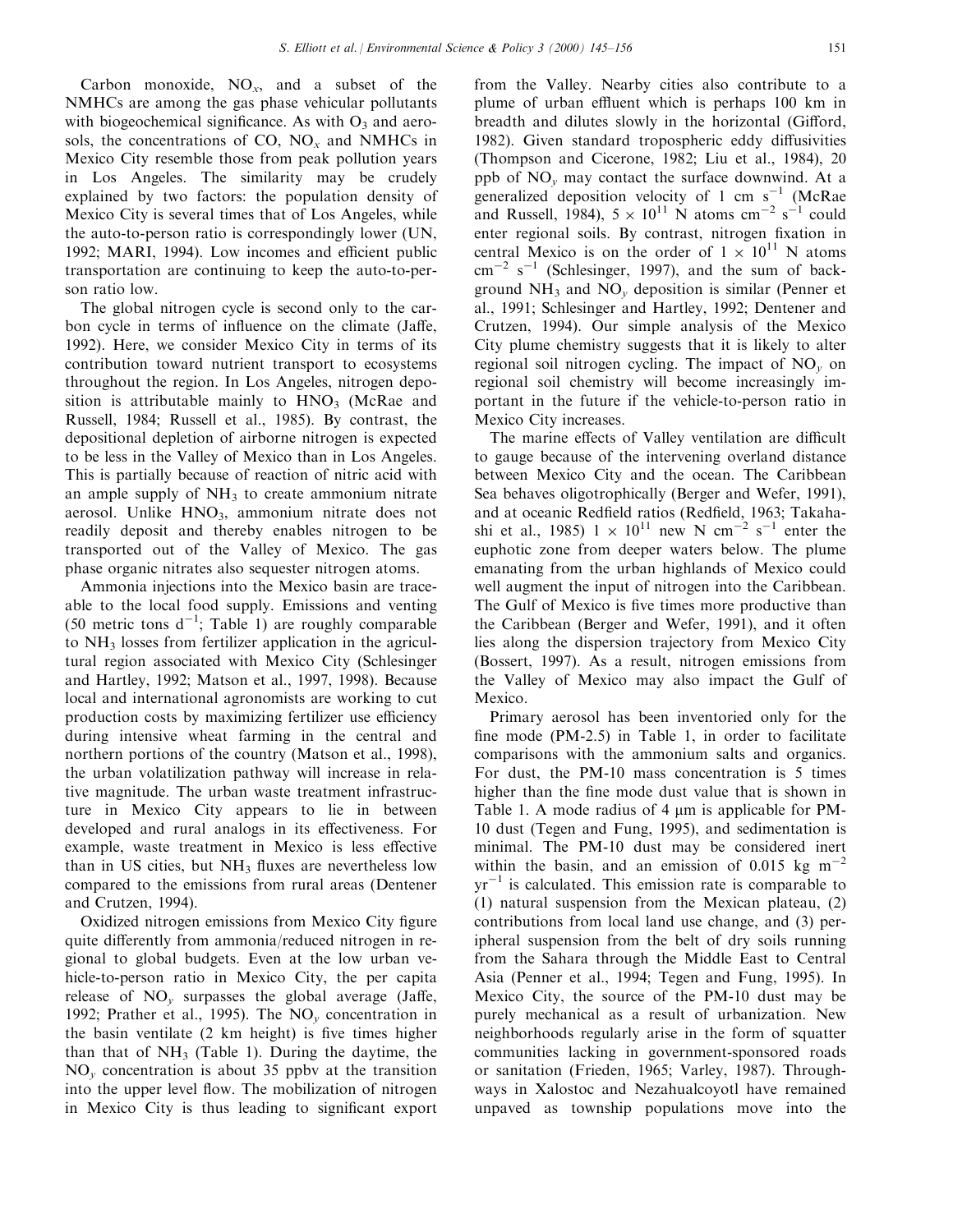millions. These suburbs record TSP levels in the hundreds of  $\mu$ g m<sup>-3</sup> (Jauregui, 1989; UN, 1992; Villareal et al., 1996). Effects of the dry lake bed which supplies  $ClO_x$  have yet to be quantified. The Mexico City atmosphere is quite basic so that an assessment of metal solubilization may be needed. For example, much of the literature on photodissolution of iron from dust assumes an acid coating (Zhuang et al., 1992a,b). Soot particles are confined to the fine mode (Penner et al., 1994; Cooke and Wilson, 1996), and concentrations in the Valley and its effluent are sufficient to lower extinction lengths in the visible range. Indeed, black carbon and the urban haze in general already compromise the strength of the Mexican tourist industry (Bravo et al., 1988; Vasilyev et al., 1995).

There are several areas in which progress has been made in controlling pollution in the Valley of Mexico. Sources of sulfur dioxide and of liquefied petroleum gas leaks have been identified, and removal/rehabilitation efforts have been made (MARI, 1994; Blake and Rowland, 1995). A strong motivator for controlling pollutant levels lies outside any earth system issue, and may be as basic as visibility: the perception of haze may be the most likely motivating factor for the tightening of urban infrastructures. Indeed, climatologists have pointed out that the global aerosol may be controlled early simply because it is tangible and fleeting (Rind, 1998).

#### 5. The urbanization of Asia

We now discuss the implications of these findings in a global context. The next burst of urbanization is predicted in Eastern Asia and is expected to involve almost half of the earth's population (UN, 1992, 1994; OSTP, 1997). In the People's Republic of China (PRC), a strong intranational economic gradient is driving a migration towards the coast. As urban incomes rise along the seaboard, the demand for readily available coal is declining while imports of cleaner petroleum gases rise. Increased global anthropogenic inputs of CH4 and certain NMHCs could occur if the 10% leakages of LPG that were estimated in Mexico City applied to commercial gas infrastructures across coastal Asian cities.

The Chinese vehicle fleet is expanding exponentially, particularly in the cities (WB and CMC, 1994; Sathaye et al., 1994; Elliott et al., 1997b). Vehicle-to-person ratios are currently negligible but are projected to reach the Mexican value of 0.1 in 2020, based on estimates of gross domestic product (GDP) evolution within China. The release of combustion products will rise accordingly, and dust suspension may occur in dry areas of the coastal plains, as has been found in Western China (Zhou et al., 1994). Not only in Latin

America but globally as well, automobiles have typically entered new and developing markets before highways can be built to accommodate them (Sathaye et al., 1994; Smith et al., 1994), thereby leading to increased levels of dust suspension. The Chinese atmosphere of the next century is likely to be rich in both ammonia and acids, so that the pH of its aerosol cannot easily be predicted.

In the Valley of Mexico, the interplay of gases in a pollutant-rich atmosphere stabilizes against nitrogen deposition, thereby facilitating long-range transport. As megacities in China begin to mobilize nitrogen on an unprecedented scale, Asian ecosystems are also expected to be placed at risk (Galloway, 1996). Managed ecosystems of Asia must feed the coming megapopulation, and it is clear that they will be severely taxed. While harvests must increment at 1% per year to keep pace with a growing population, leaf damage by  $O_3$  and  $SO_2$  is likely to lower crop yields on the order of 10% (Chameides et al., 1994). Further, aerosols may be sufficiently reflective and adsorptive to limit crop growth by affecting photosynthetically available radiation (Parungo et al., 1994; Zhou et al., 1994). Clearly, the magnitude of these problems will be largest in the vicinity of the Asian population corridor. Because the economic gradient leads eastward in the PRC, regions such as Japan, the North Pacific, and even Western North America lie downwind and also may be affected by pollution originating from Eastern China (Elliott et al., 1997b,c).

As the urbanization of the PRC progresses, China may leapfrog certain aspects of Western development. For example, Chinese society has traditionally relied on the bicycle-rail combination for mass transit, and still has the option to retain the strategy (Zhihao, 1990). Similarly, the efficient metro of Mexico City has been credited in part for stabilizing its auto-to-person quotient. However, pressure for a rapid update of the transportation system in China is tremendous, and Japanese/Western auto manufacturers are aggressively seeking to fill the vacuum (WB and CMC, 1994; Elliott et al., 1997b,c). By contrast, because returns in oil exploration are diminishing, the total recoverable reserves may be insufficient to supply a large Asian fleet of vehicles (Kerr, 1998).

## 6. Summary

The Valley of Mexico is arguably the world's most populated and heavily polluted urban zone, and it may serve as a partial model for the growth of megacities in other areas of the developing world. The air chemistry of Mexico City is relatively well studied, and we have used local air quality surveys to estimate the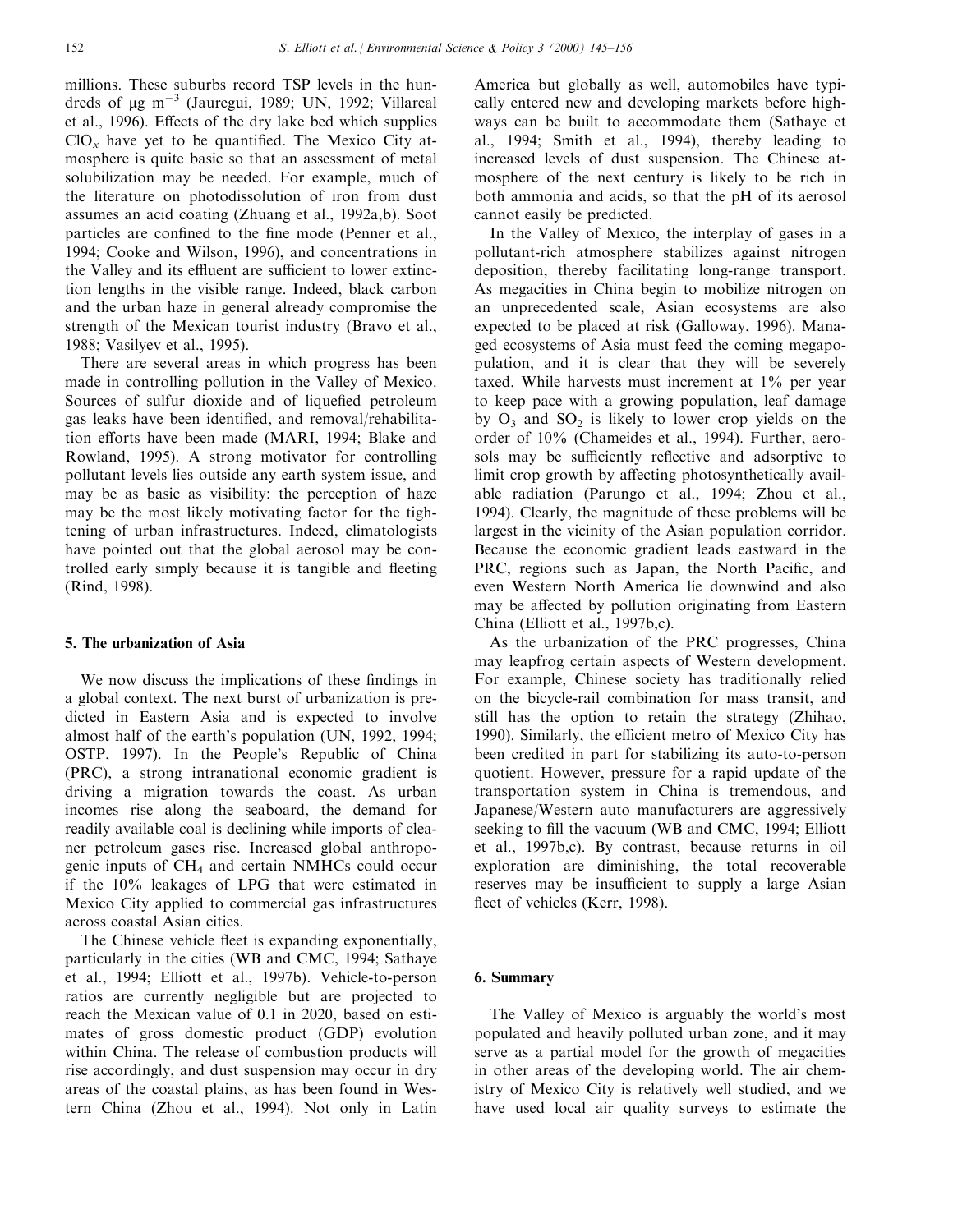emissions, processing, and ventilation of major carrier species.

The air in the Valley of Mexico resembles peak smog episodes in cities of the Western United States during the 1970s. However, the Mexico City pollution is considered to be extreme in several senses. Leakage rates of 10% were calculated for the NMHC components of LPG. Losses may also be high from the natural gas system, but individual  $CH<sub>4</sub>$  sources need to be quantified for the situation to be properly assessed. Automotive emissions of  $CO$ ,  $NO<sub>x</sub>$ , and some NMHCs are already comparable to the most polluted parts of the US and Europe, despite a lower vehicleto-person ratio in Mexico City. Further, the emissions will rise if the vehicle fleet expands. The release of ammonia in the Valley of Mexico occurs from disperse sources because domestic animals make a much larger contribution to  $NH<sub>3</sub>$  volatilization than emissions from feedlots. An excess of NH<sub>3</sub> forces photochemically generated acids into fine mode particles. Together, the NMHCs and NH<sub>3</sub> shift the nitrogen reservoir  $(NO<sub>v</sub>)$ towards species which deposit more slowly, such as fine particles and PAN. Partly as a result, there is a mobilization of the urban nitrogen whereby the concentration of  $NO<sub>v</sub>$  at 2 km is about 35 ppb (vs <1 ppb in remote areas), and significant export from the Valley occurs. Finally, chloride originating from dry sediments of the former Lake Texcoco coexists with concentrations of 100 ppb of  $NO<sub>v</sub>$  in Mexico City, raising the possibility of inland  $ClO_x$  photochemistry.

The export of pollutants from the Valley of Mexico is expected to impact local, regional and global biogeochemical cycles. If the LPG leakage rates in Mexico City apply to commercial gas infrastructures in newer megacities of the developing world, the next generation megacities taken as a group may add significantly to the planet's CH<sub>4</sub> inventory. In addition,  $O_3$  emanating directly from the Valley of Mexico adds 30-50 Dobsons to the tropospheric column density, and the enhancement may be detectable in the TOMS data stream. The mobilization of oxidized nitrogen may lead to a downwind deposition that is several times larger than nitrogen fixation or the background atmospheric source in Central America. Emissions from Mexico City are therefore likely to affect regional soil nitrogen cycling. Similarly, sizeable nitrogen deposition into the Caribbean Sea and Gulf of Mexico appears likely. Massive mineral dust suspension from the Valley floor is a result of reliance on unpaved roads in suburbs such as Xalostoc and Nezahualcoyotyl. The dust generation on an areal basis is similar to rates on the edges of the Sahara, Arabian, and Gobi deserts.

Over the next few generations, Asia is expected to dominate the human dimension of geochemical change. Rising incomes in the coastal zone of China will lead to the demand for fossil fuels that are cleaner

than coal. The transport and use of natural and lique fied petroleum gases is therefore likely to occur, though the leak rates in the Valley of Mexico indicate that caution should be applied. The Asian vehicle-toperson quotient is rising rapidly and should reach 0.1 within a few decades. As a result, per capita NMHC and  $NO<sub>x</sub>$  emissions may surpass Latin American levels if vehicle maintenance is not established as a priority. Nitrogen mobilization from Eastern China is expected to impact both continental and oceanic ecosystems that lie downwind in the North Pacific (Japan, the central gyre, and North America). The recent economic difficulties in Asia may lead its next generation of megacities along a high-impact biogeochemical pathway, similar to that of Mexico City. However, it is also possible that Asia will improve on certain aspects of Western city design by centralizing energy consumption and minimizing reliance on the automobile. As in Mexico City, infrastructure improvements in Asia will likely be driven by popular concerns over health and visibility.

Any success in our approach as it has been applied to Mexico City is due in part to the very basin which creates the local pollution problem. Analyses such as the one offered here for Mexico City may be successfully conducted in other such metropolitan areas, and the approach could be extended to create a statistically useful earth system data base. For example, populous, confined cities are found throughout Latin America and Asia, and include Sao Paolo (Brazil) and Chongqinq (PRC). Further, the infrastructure deductions we compile may apply across the developing world, regardless of topography. Coordination with local air quality studies is recommended as a way to bootstrap biogeochemical research to other developing megacities.

## Acknowledgements

The spring 1997 Mexico City air chemistry intensive was supported jointly by the US Department of Energy (DOE) and the Mexican Petroleum Institute. Whole air sampling by the Blake group was also funded by the DOE, under contract W-GEC 91-122 of the western branch of the National Institute of Global Environmental Change (NIGEC). The efforts of S. Elliott, L. A. McNair, W. Riley and P. A. Matson were supported in part by the University of California President's Office project Pacific Rim Growth: Assessing Future Environmental Change.

## References

Abbatt, J.P., Waschewsky, G.C., 1998. Heterogeneous interactions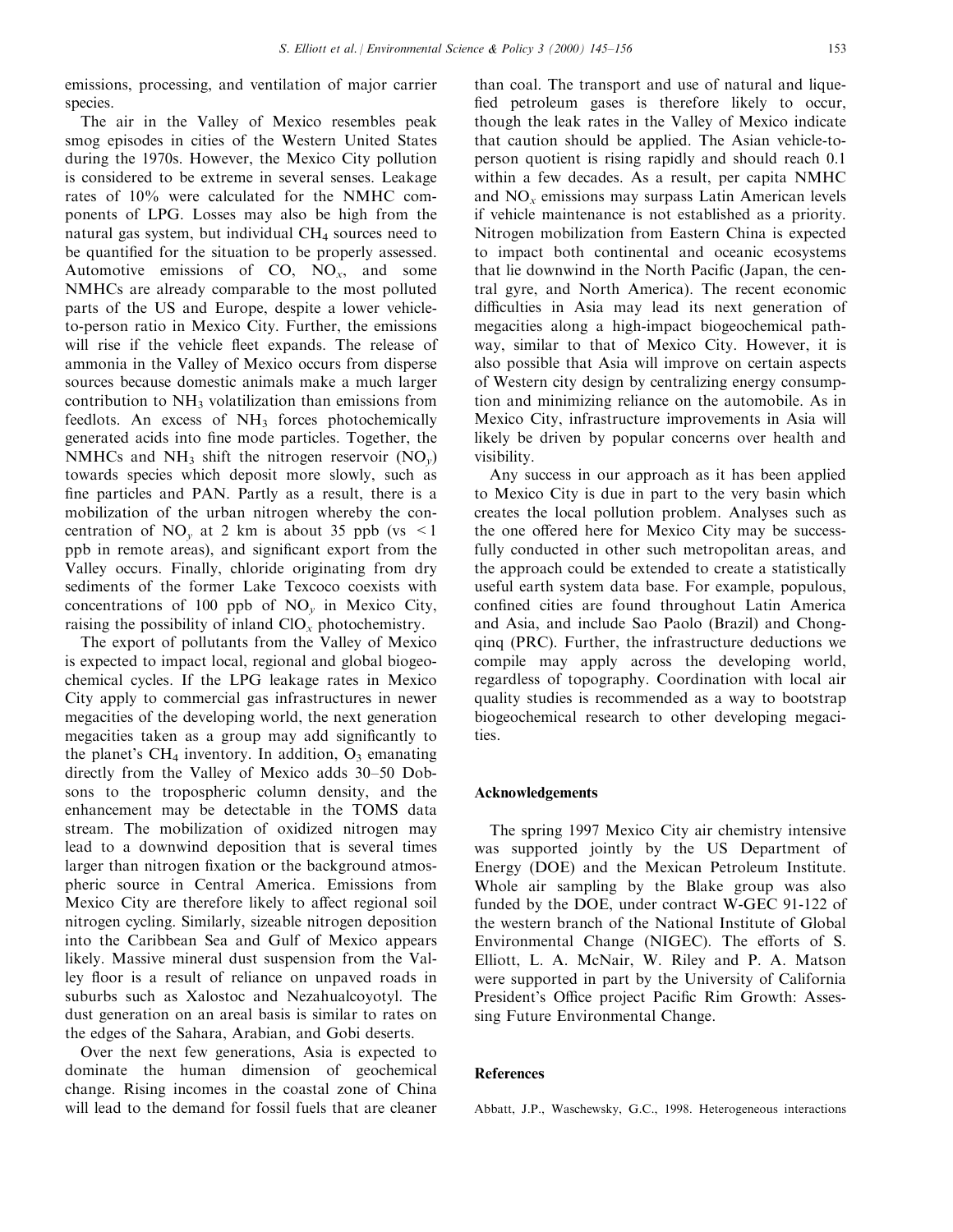of HOBR,  $HNO<sub>3</sub>$ ,  $O<sub>3</sub>$  and  $NO<sub>2</sub>$  with deliquescent NaCl aerosols at room temperature. J. Phys. Chem. 102, 3719-3725.

- Atkinson, R., Lloyd, A.C., 1984. Evaluation of kinetic and mechanistic data for photochemical smog. J. Phys. Chem. Ref. Data 13, 315±398.
- Benkovitz, C.M., Berkowitz, C., Easter, R.C., 1994. Sulfate over the North Atlantic and adjacent continental regions: evaluation for October and November 1986 using a three dimensional model driven by observation derived meteorology. J. Geophys. Res. 99, 20725±20756.
- Berger, W.H., Wefer, G., 1991. Productivity of the glacial ocean: discussion of the iron hypothesis. Limnol. Oceanogr. 36, 1899-1918.
- Blake, D.R., Rowland, F.S., 1995. Urban leakage of liquefied petroleum gas and its impact on Mexico City air quality. Science 269, 953±956.
- Bossert, J.E., 1997. An investigation of flow regimes affecting the Mexico City region. J. Applied Met. 36, 119-140.
- Bravo, H., Saavedra, M., Torres, R., Lomas, G., Nava, D., Tirado, D., 1988. Particulate carbon, a significant contributor to the visibility reduction of Mexico City. Geof. Int. 27, 241-261.
- Cass, G.R., Gharib, S., Peterson, M., Tilden, J.W., 1982. The Origin of Ammonia Emissions to the Atmosphere in an Urban Area. Rep. 82-6, Environmental Quality Laboratory, California Institute of Technology, Pasadena, California.
- Chameides, W., Kasibhatia, P.S., Yienger, J., Levy, H., 1994. Growth of continental scale metro-agro-plexes, regional ozone pollution and world food production. Science 264, 74-77.
- Cicerone, R.J., Oremland, R., 1988. Biogeochemical aspects of atmospheric methane. Global Biogeochem. Cycles 2, 299-327.
- Cooke, W.F., Wilson, J.N.N., 1996. A global black carbon aerosol model. J. Geophys. Res. 101, 19395-19409.
- Crutzen, P.J., 1988. Tropospheric ozone: an overview. In: Isaksen, I.S.A. (Ed.), Tropospheric Ozone. D. Reidel, Dordrecht, pp. 3-32.
- Demore, W.B., Sander, S.P., Golden, D.M., Molina, M.J., Hampson, R.F., Kurylo, M.J., Howard, C.J., Ravishankara, A.R., 1990. Chemical Kinetics and Photochemical Data for Use in Stratospheric Modeling. Jet Propulsion Laboratory, Pasadena, CA.
- Dentener, F.J., Crutzen, P.J., 1994. A three dimensional model of the global ammonia cycle. J. Atmos. Chem. 19, 331-369.
- Doran, J.C., et al., 1998. The IMADA AVER boundary layer experiment in the Mexico City area. Bull. Am. Meteorol. Soc. 79, 2497-2508.
- Edgerton, S., et al., 1999. Particulate air pollution in Mexico City: a collaborative research project. J. Air and Waste Management Association 49, 1221-1229.
- Elliott, S., Blake, D.R., Rowland, F.S., Lu, R., Brown, M., Williams, M., Russell, A.G., Bossert, J.E., Streit, G.E., Porch, W., Ruiz, M.E., Guzman, F., McNair, L.A., Kao, C.Y.J., Turco, R.P., Eichinger, W., 1997a. Ventilation of liquefied petroleum gas components from the Valley of Mexico. J. Geophys. Res. 102, 21197±21207.
- Elliott, S., Blake, D.R., Duce, R.A., Lai, C.A., McCreary, E.I., McNair, L.A., Rowland, F.S., Russell, A.G., Streit, G.E., Turco, R.P., 1997b. Motorization of China implies changes in Pacific air chemistry and primary production. Geophys. Res. Lett. 24, 2671-2674.
- Elliott, S., Shen, M., Blake, D.R., Lu, R., Russell, A.G., Kao, C.Y.J., Streit, G.E., Zhao, X.P., McCreary, E.I., Rowland, F.S., Brown, M.J., Turco, R.P., 1997c. Atmospheric effects of the emerging mainland Chinese transportation system. J. Atmos. Chem. 27, 31-70.
- Elliott, S., McNair, L.A., Williams, M., Russell, A.G., Blake, D.R., Rowland, F.S., Streit, G.E., Brown, M.J., Lu, R., Keyantash, J., Turco, R.P., Ruiz, M.E., Guzman, F., Bossert, J.E., Gupta, M., 1998. Valley of Mexico propane distributions simulated in an

urban grid system. In: Zannetti, P. (Ed.), Environmental Modeling Series, vol. 4. FiatLux Publications and the EnviroComp Institute, Fremont, CA Chapter 2.

- Ezcurra, E., 1991. The basin of Mexico. In: Turner, B.L. (Ed.), Earth as Transformed by Human Action. Cambridge University Press, Cambridge, pp. 577-588.
- Fast, J., Zhong, S., 1998. Meteorological factors associated with inhomogeneous ozone concentrations within the Mexico City basin. J. Geophys. Res. 103, 18927-18946.
- Finlayson Pitts, B.J., 1993. Chlorine atoms as a potential tropospheric oxidant in the marine boundary layer. Research on Chemical Intermediates 19, 235-249.
- Finlayson Pitts, B.J., Pitts, J.N., 1997. Tropospheric air pollution: ozone, airborne toxics, polycyclic aromatic hydrocarbons and particles. Science 276, 1045-1052.
- Fishman, J., 1991. Probing planetary pollution from space. Environ. Sci. Technol. 25, 613-621.
- Frieden, B.J., 1965. The search for housing policy in Mexico City. Town Planning Rev. 36, 75-92.
- Galloway, J.N., 1996. Nitrogen mobilization in the United States and the People's Republic of China. Atmos. Environ. 30, 1551-1561.
- Gifford, F.A., 1982. Horizontal diffusion in the atmosphere: a Lagrangian dynamical theory. Atmos. Environ. 16, 505-512.
- Goddard, H., 1996. Air pollution and its control in Mexico. In: Randall, L. (Ed.), Changing Structure of Mexico. Sharpe, New York, pp. 207-216.
- Jacob, D.J., Logan, J.A., Gardner, G.M., Yevich, R.K., Spivakovsky, C.M., Wofsy, S.C., 1993a. Factors regulating ozone over the United States and its export to the global atmosphere. J. Geophys. Res. 98, 14817-14826.
- Jacob, D.J., Logan, J.A., Gardner, G.M., Spivakovsky, C.M., Wofsy, S.C., Munger, J.W., Sillman, S., Prather, M.J., Rodgers, M.O., Westberg, H., Zimmerman, P.R., 1993b. Simulation of summertime ozone over North America. J. Geophys. Res. 98, 14797±14816.
- Jaffe, D.A., 1992. The nitrogen cycle. In: Butcher, S., Charlson, R., Orians, G., Wolfe, G. (Eds.), Global Biogeochemical Cycles. Academic Press, New York, pp. 263-284.
- Jauregui, E.G., 1971. Mesomicroclima de la Ciudad de Mexico. Univ. Nac. Auton. de Mexico, Ciudad Universitaria, Mexico D.F.
- Jauregui, E.G., 1989. The dust storms of Mexico City. International J. Climatology 9, 169-180.
- Kerr, R.A., 1998. The next oil crisis looms large and perhaps close. Science 281, 1128-1130.
- Khalil, M.A.K., Rasmussen, R., 1983. Sources, sinks and seasonal cycles of atmospheric methane. J. Geophys. Res. 88, 5131-5142.
- Liu, S.C., McAfee, J.R., Cicerone, R.J., 1984. Radon and tropospheric vertical transport. J. Geophys. Res. 89, 7291-7297.
- Liu, S.C., Trainer, M., Fehsenfeld, F.C., Parrish, D.D., Williams, E.J., Fahey, D.W., Hubler, G., Murphy, P.C., 1987. Ozone production in the rural troposphere and the implications for regional and global ozone distributions. J. Geophys. Res. 92, 4191-4207.
- MARI (Mexico City Air Quality Research Initiative), 1994. Modeling and simulation volume, Los Alamos Rep. LA-12699. Los Alamos National Laboratory, Los Alamos, New Mexico.
- Matson, P.A., Parton, W.J., Power, A.G., Swift, M.J., 1997. Agricultural intensification and ecosystem properties. Science 277, 504 = 508.
- Matson, P.A., Naylor, R., Ortiz-Monasterio, I., 1998. Integration of environmental, agronomic and economic aspects of fertilizer management. Science 280, 112-114.
- McRae, G.J., Russell, A.G., 1984. Dry deposition of nitrogen containing species. In: Hicks, B.B. (Ed.), Deposition Both Wet and Dry. Butterworth, Boston, pp. 153-193.
- Miranda, J., Cahill, T.A., Morales, J.R., Aldape, F., Flores, M.J.,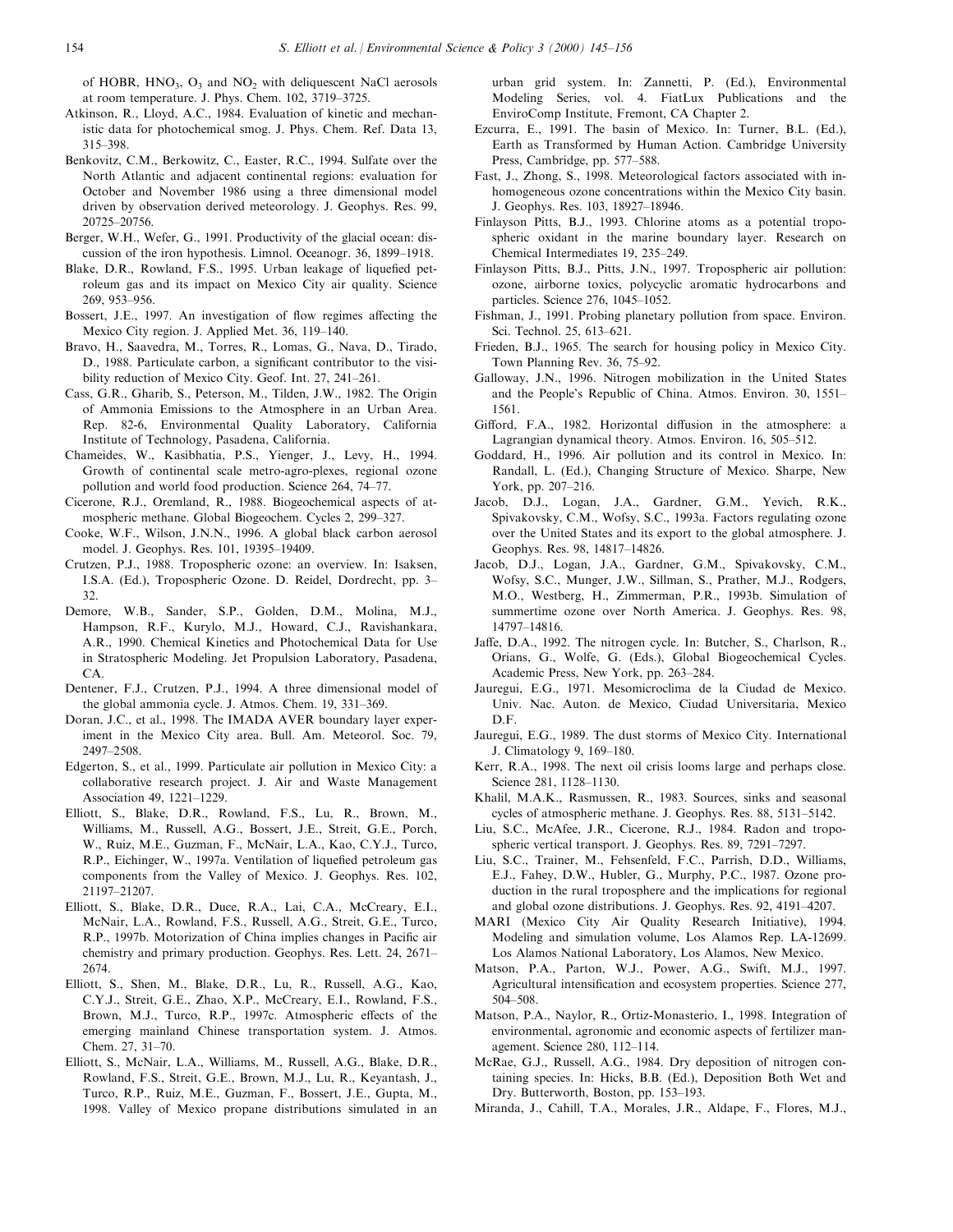Diaz, R.V., 1994. Determination of elemental concentrations in atmospheric aerosols in Mexico City using proton induced X-ray emission, proton elastic scattering and laser absorption. Atmos. Environ. 28, 2299-2306.

- Muller, J., 1992. Geographical distribution and seasonal variation of surface emissions and deposition velocities of atmospheric trace gases. J. Geophys. Res. 97, 3787-3804.
- Nickerson, E.G., Sosa, G., Hochstein, H., McCaslin, P., Luke, W., Schanot, A., 1992. Project Aguila: in situ measurements of Mexico City air pollution by a research aircraft. Atmos. Environ. 26, 445±451.
- NRC (National Research Council), 1991. Rethinking the Ozone Problem in Urban and Regional Air Pollution. National Academy Press, Washington DC.
- Osnaya Ruiz P., 1998. Inventario de Amoniaco para la Ciudad de Mexico. Institute Mexicano del Petroleo, Mexico DF.
- OSTP (Office of Science Technology Policy), 1997. Climate Change: State of Knowledge. Executive Office of the President of the United States, Washington DC.
- Parungo, F., Nagamoto, C., Zhou, M.Y., Hansen, A.D.A., Harris, J., 1994. Aeolian transport of aerosol black carbon from China to the ocean. Atmos. Environ.  $28$ ,  $3251-3260$ .
- Penner, J.E., Atherton, C., Dignon, J., Ghan, S.J., Walton, J.J., 1991. Tropospheric nitrogen: a three dimensional study of sources, distributions and deposition. J. Geophys. Res. 96, 1587-1590.
- Penner, J.E., Charlson, R.J., Hales, J.M., Laulainen, N.S., Leifer, R., Novakov, T., Ogren, J., Radke, L.F., Schwartz, S.E., Travis, L., 1994. Quantizing and minimizing uncertainty of climate forcing by anthropogenic aerosols. Bull. Am. Meteorol. Soc. 75, 375±400.
- PICCA (Programa Integral Contra la Contaminacion Atmosferica de la Zona Metropolitana de la Ciudad de Mexico), 1990. Seer. Tec. Intergubemamental, Mexico D.F.
- Prather, M.J., Derwent, R., Ehhalt, D., Eraser, P., Sanhueza, E., Zhou, X., 1995. Other trace gases and atmospheric chemistry. In: Houghton, J.T., Meira, Filho L.G., Bruce, J., Lee, H., Callender, B.A., Haites, E., Harris, N., Maskell, K. (Eds.), Climate Change 1994. Cambridge University Press, Cambridge, pp. 73-126.
- Ravishankara, A.R., 1997. Heterogeneous and multiphase chemistry in the troposphere. Science  $276$ ,  $1058-1065$ .
- Redfield, A.C., 1963. Influence of organisms on the composition of seawater. In: Hill, M.N. (Ed.), The Sea: Ideas and Observataions on Progress in the Study of the Seas, The Composition of Sea-Water: Comparative and Descriptive Oceanography, vol. 2. Interscience Publications, New York, pp. 26-77.
- Rind, D., 1998. Just add water vapor. Science 281, 1152-1153.
- Riveros, H.G., Tejeda, J., Ortiz, L., Julian-Sanchez, A., Riveros-Rosas, H., 1995. Hydrocarbons and carbon monoxide in the atmosphere of Mexico City. J. Air and Waste Management 45, 973±980.
- Russell, A.G., Odman, M.T., 1993. Future directions in photochemical air quality modeling. Water, Air and Soil Pollution 67, 181– 193.
- Russell, A.G., McRae, G.J., Cass, G.R., 1983. Mathematical modeling of the formation and transport of ammonium nitrate aerosol. Atmos. Environ. 17, 949-964.
- Russell, A.G., McRae, G.J., Cass, G.R., 1985. The dynamics of nitric acid production and the fate of nitrogen oxides. Atmos. Environ. 19, 893-903.
- Russell, A.G., Winner, D., Harley, R.A., McCue, K.F., Cass, G.R., 1993. Mathematical modeling and control of the dry deposition flux of nitrogen containing air pollutants. Environ. Sci. Technol. 27, 2772±2782.
- Sathaye, J., Tyler, S., Goldman, N., 1994. Transportation, fuel use and air quality in Asian cities. Energy 19, 573–686.
- Schlesinger, W.H., 1997. Biogeochemistry. Academic Press, New York.
- Schlesinger, W.H., Hartley, A.E., 1992. A global budget for atmospheric NH<sub>3</sub>. Biogeochemistry 15, 191-211.
- Schwartz, S.E., Andreae, M.O., 1996. Uncertainty in climate change caused by aerosols. Science 272, 1121-1122.
- Seinfeld, J.H., 1989. Urban air pollution: state of the science. Science 243, 745±752.
- Sillman, S., Logan, J.A., Wofsy, S.C., 1990a. A regional scale model for ozone in the United States with subgrid representation of urban and power plant plumes. J. Geophys. Res. 95, 5731-5748.
- Sillman, S., Logan, J.A., Wofsy, S.C., 1990b. The sensitivity of ozone to nitrogen oxides and hydrocarbons in regional ozone episodes. J. Geophys. Res. 95, 1837-1851.
- Smith, K.R., Apte, M.G., Yuquing, M., 1994. Air pollution and the energy ladder in Asian cities. Energy 19, 587-600.
- Takahashi, T., Broecker, W.S., Langner, S., 1985. Redfield ratio based on chemical data from isopyenal surfaces. J. Geophys. Res. 90, 6907-6924.
- Tegen, I., Fung, I., 1995. Contribution to the atmospheric mineral aerosol load from land surface modification. J. Geophys. Res. 100, 18707±18726.
- Thompson, A.M., Cicerone, R.J., 1982. Clouds and wet removal as causes of variability in the trace gas composition of the marine troposphere. J. Geophys. Res. 87, 8811-8826.
- TUV, 1992. Air Pollution Control in the Mexico City Metropolitan Area. TUV Rheinland, Cologne, Germany.
- UN (United Nations), 1992. Urban Air Pollution in Megacities of the World. Blackwell, Oxford.
- UN (United Nations), 1994. World Urbanization Prospects. Blackwell, Oxford.
- Varley, A., 1987. The relationship between tenure legalization and housing improvements: evidence from Mexico City. Development and Change 18, 463-481.
- Vasilyev, O.B., Contreras, A.L., Velazquez, A.M., Peralta, R., Ivlev, L.S., Kovalenko, A.P., Vasilyev, A., Jukov, V.M., 1995. Spectral optical properties of the polluted atmosphere of Mexico City (spring-summer 1992). J. Geophys. Res. 100, 26027-26044.
- Vega, E., Romero, D., Barbiaux, M., Garcia I, , Ruiz, M.E., 1995. Problematica da las particulas suspendidas en la atmosfera de la Ciudad de Mexico, Tech. Rep. IMP/GCA-9505. Instituto Mexicano del Petroleo, Mexico D.F.
- Vidal, H.P., Raga, G.B., 1998. On the vertical distribution of pollutants in Mexico City. Atmosfera 11, 95-108.
- Villareal, O.E., Quiroz, C.C., Lillo, J.C., Ramirez, J.R., 1996. Programa para Mejorar la Calidad del Aire en el Valle de Mexico. Departamento del Distrito Federal, Mexico City D.F.
- WB CMC (World Bank Chinese Ministry of Communications), 1994. China: Highway Development and Management Issues, Options and Strategies. Rep. 13555-CHA.
- Zhihao, W., 1990. Bicycles in large cities in China. In: Heraty, M.J. (Ed.), Developing World Transport. Grosvenor Press International, London, pp. 130-134.
- Zhou, M.Y., Chen, Z., Huang, R.H., Wang, Q.M., Arimoto, R., Parungo, F., Lenschow, D., Okada, K., Wu, P.M., 1994. Effects of dust storms on solar radiation in the Beijing-Tianjin area. Geophys. Res. Lett. 21, 2697-2700.
- Zhuang, G., Yi, Z., Duce, R.A., Brown, P.R., 1992a. Chemistry of iron in marine aerosols. Global Biogeochem. Cycles 6, 161-173.
- Zhuang, G., Yi, Z., Duce, R.A., Brown, P.R., 1992b. Link between iron and sulphur cycles suggested by detection of Fe(II) in remote marine aerosols. Nature 355, 537-539.

S. Elliott, J. E. Bossert, M. K. Dubey, and L. A. McNair are members of the Atmospheric and Climate Sciences group and the Institute of Geophysics and Planetary Physics at Los Alamos National Laboratory. They are part of a team of Los Alamos scientists and